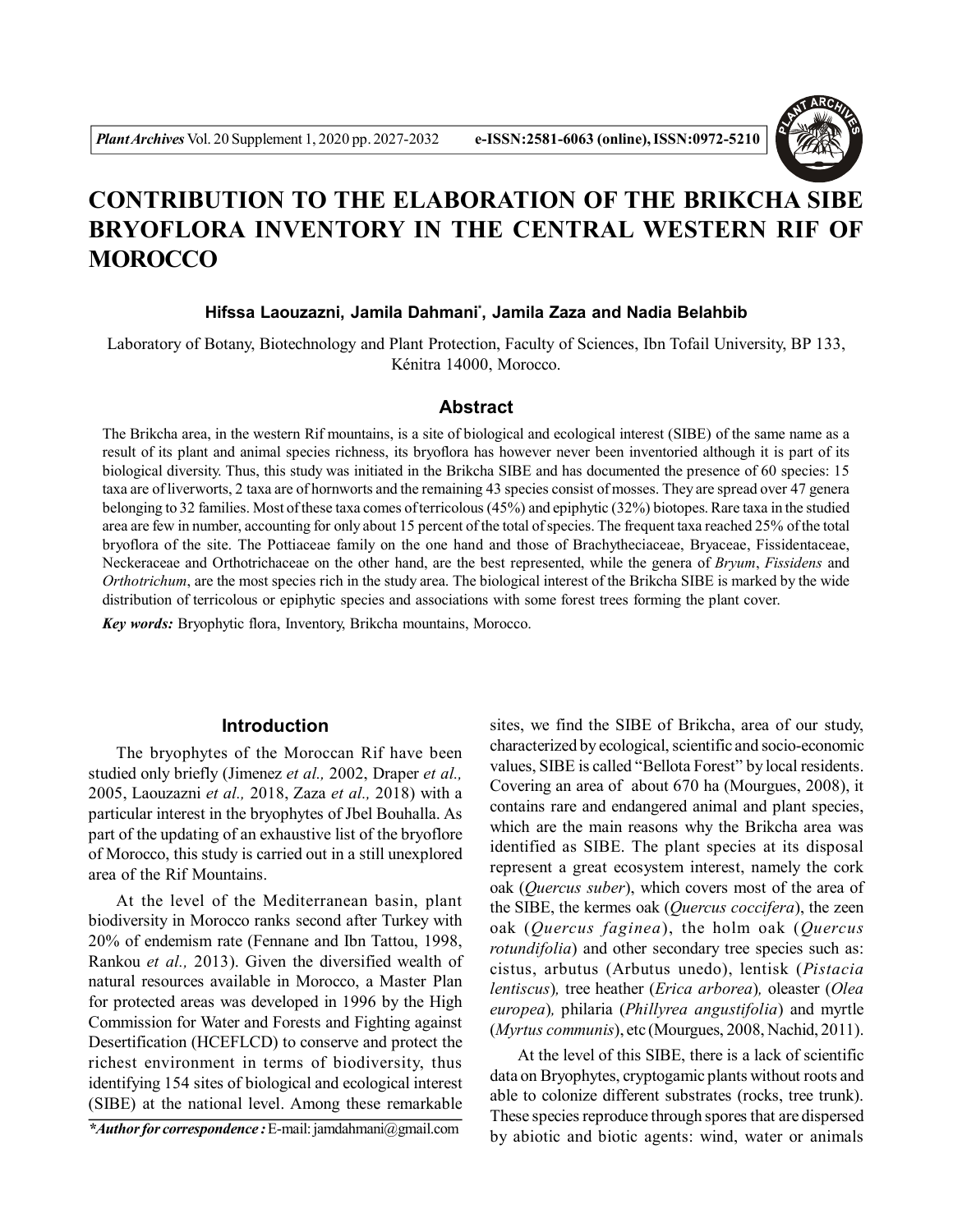(Castonguay, 2016). The absence of previous bryoflore studies in this region prompted us to carry out an in-depth study to identify and inventory possible species present in our study area.

## **Materials and Methods**

## **Study site**

The present study was carried out in the SIBE Brikcha, located north-west of Morocco, in the southern part of the Rif's chain and specifically between the cities of Ouazzane and Chefchaouen. This sector belongs geographically to the Western Rif or more precisely to the Central-Western Rif (Fig. 1). It covers an area of about 670 Ha (Mourgues, 2008). The site has a temperate humid bioclimate and is inserted in the thermo-Mediterranean vegetation stage (Benabid, 2000). Annual precipitation varies from 450mm to 950mm and the average temperature is 24.5°C with a maximum of 47°C and a minimum of 2°C, communicated by DPA (Direction Provinciale de l'Agriculture) of Ouazzane. The altitude is between 100m and 423m. This territory is characterized by a dense hydrographic network due to numerous temporary streams and two rivers: "Oued Zendoula" and "Oued El Maleh", with a forest soil with acidic pH, brown, rich, very deep and very clayey resting on a geological substratum of sandstone and schist type. These environmental factors favor a particular biotope that assists the development and installation of bryophytes.

#### **Methodology**

The list of species identified in the study area was



**Fig. 1:** Situation map of the 35 sampling stations carried out in the study area, forest ecosystem of SIBE Brikcha, Ouezzane region.



**Fig. 2:** Specific richness according to the lifestyle of Bryophytes in Brikcha SIBE

based on 35 stations (Fig. 1) corresponding to the sampling effort, samples (one to five) are taken at each station over a radius of about 12 m depending on the distribution of in situ bryophytes. The collection was carried out during three periods: April 2015, May 2016 and April 2017. The sampling method is systematic by following altitudes and tree formations. For each survey, the geographic coordinates (longitude, latitude, altitude) are determined using a GPS (GPS Essentials). Each sample collected was placed in a plastic bag, noting the date, precise location of the harvest, the type of substrate on which the species lives and the abundance of the species at the station: very rare species (RR: few individuals in association with other species), rare (R: abundance  $\leq 10\%$ ), low abundant (PA: 10% to 25%), quite abundant (AA: 25-50%), abundant (A: 50-75%), very abundant (TA: $>$  75%). Then the samples are brought back to the laboratory for a macroscopic and microscopic study. The determination of the species was carried out using the following determination keys: Boulay (1884), Augier (1966), Pierrot (1982), Smith (2004) and Casas *et al.,* (2006) for mosses and liverworts and Boulay (1904) and Casas *et al.,* (2009) for Liverworts and Hornworts. The inventory is that of Ros *et al.,* (2007) for liverworts and hornworts and that of Ros *et al.,* (2013) for The mosses. The inventoried



**Fig. 3:** Distribution of the number of species according to altitude.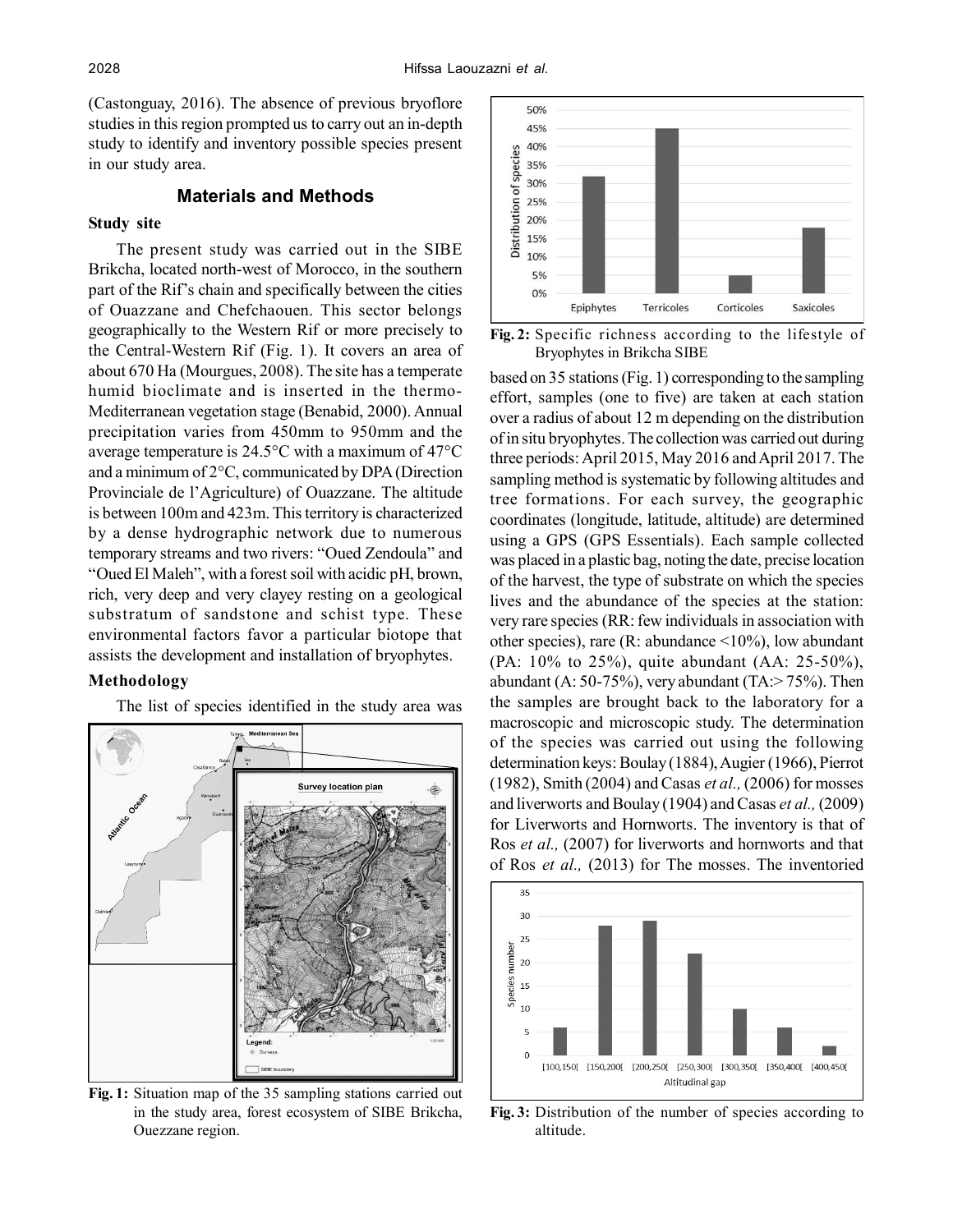Contribution to the Elaboration of the Brikcha Sbe Bryoflora Inventory in The Central Western RIF of Morocco 2029

| Table 1: List of bryophytes inventoried in the SIBE of Brikcha, (Ouezzane region). (Abundance in the station: very rare species |  |
|---------------------------------------------------------------------------------------------------------------------------------|--|
| $(RR)$ , rare $(R)$ , low abundant $(PA)$ , quite abundant $(AA)$ , abundant $(A)$ , very abundant $(TA))$ .                    |  |

| <b>Species</b>                              | <b>Families</b>  | Substrates-Abundance             | Altitudes (m)      |  |  |  |
|---------------------------------------------|------------------|----------------------------------|--------------------|--|--|--|
| <b>Mosses</b>                               |                  |                                  |                    |  |  |  |
| Bartramia pomiformis Hedw. §                | Bartramiaceae    | Saxicultural (limestone          | 209, 147, 265      |  |  |  |
|                                             |                  | and shale)- PA                   |                    |  |  |  |
| Bartramia stricta Brid. §                   |                  | Saxicultural (limestone          | 209, 167, 194      |  |  |  |
|                                             |                  | and shale)- PA                   |                    |  |  |  |
| Brachythecium velutinum(Hewd.) B.e.         | Brachytheciaceae | Corticola (on the bark of        | 237,232            |  |  |  |
|                                             |                  | arbutus and philaria) – $R$      |                    |  |  |  |
| Homalothecium sericeum (Hewd.) B.e          |                  | Epiphyte (cork oak, oak          | 161,288            |  |  |  |
|                                             |                  | kermes)-AA                       |                    |  |  |  |
| Oxyrrhynchium pumilum (Wils.) Broth         |                  | Epiphyte (philaria)–R            | 340,265            |  |  |  |
| Rhynchostegiella curviseta (Brid.) Limpr. § |                  | Epiphyte $(arbutus)) - AA$       | 250, 207, 232      |  |  |  |
| Scorpiurium circinatum (Brid.)              |                  | Saxicultural (limestone          | 193, 225, 234      |  |  |  |
| Fleisch.& Loeske§                           |                  | and shale) $-TA$                 |                    |  |  |  |
| Bryum alpinum Huds.                         | <b>Brvaceae</b>  | Terricolous (moist clay soil)-PA | 268, 167           |  |  |  |
| Bryum argentum Hedw. §                      |                  | Terricole (sunny slope)- AA      | 173, 200, 194      |  |  |  |
| Bryum caespiticium Hedw.                    |                  | Terricolous (clay soils) - PA    | 209,282            |  |  |  |
| Bryum capillare Hedw §                      |                  | Epiphyte (cork oak, holm         | 270, 209, 173, 128 |  |  |  |
|                                             |                  | oak)-TA                          |                    |  |  |  |
| Bryum dichotomum Hedw                       |                  | Saxicultural (limestone and      | 209,268            |  |  |  |
|                                             |                  | shale) $- AA$                    |                    |  |  |  |
| Cryphaea heteromalla (Hedw.) Mohr §         | Cryphaeaceae     | Epiphyte (lentisk, cork oak,     | 288, 265, 128, 380 |  |  |  |
|                                             |                  | philaria, holm oak) - AA         |                    |  |  |  |
| Dicranella varia                            | Dicranaceae      | Terriculture (clay soil)- PA     | 194, 147           |  |  |  |
| Pleuridiuma cuminatum Lindb. §              | Ditrichaceae     | Terricolous (sunny clay soil)-AA | 193, 209, 225      |  |  |  |
| Fabronia pusilla Raddi                      | Fabroniaceae     | Epiphyte (oleaster) - PA         | 268,265            |  |  |  |
| Fissidens dubius P.Beauv.                   | Fissidentaceae   | Terricolous (on moist and        | 302,329            |  |  |  |
|                                             |                  | shaded clay slopes) - PA         |                    |  |  |  |
| Fissidens taxifolius Hedw                   |                  | Terricolous (on clay slope)-PA   | 302,340            |  |  |  |
| Fissidens incurvus Starke                   |                  | Terricolous (on clay slope) $-A$ | 302,329            |  |  |  |
| Funaria hygrometrica Hedw. §                | Funariaceae      | Terricolous (on clay and         |                    |  |  |  |
|                                             |                  | sunny slope) $-TA$               | 232, 200, 194      |  |  |  |
| Grimmia trichophylla Grev. §                | Grimmiaceae      | Saxicola (layers of limestone    | 225, 270, 167, 380 |  |  |  |
|                                             |                  | and shale) - TA                  |                    |  |  |  |
| Hypnum cupressiforme Hedw.                  | Hypnaceae        | Corticole (cork oak, kermes      |                    |  |  |  |
|                                             |                  | oak, holm oak) - AA              | 234, 194           |  |  |  |
| Pterogonium gracile Sw.                     | Leucodontaceae   | Epiphyte (cork oak, philaria)-PA | 193,209            |  |  |  |
| Leucodon sciuroides (Hedw.) Schwaegr.       |                  | Epiphyte (oleaster) – R          | 282                |  |  |  |
| Mnium affine Bland                          | Mniaceae         | Terricolous (clay soil on        | 185                |  |  |  |
|                                             |                  | embankment near a water flow)-R  |                    |  |  |  |
| Plagiomnium undulatum Hedw                  |                  | Terricolous (clay soil on        | 185, 194           |  |  |  |
|                                             |                  | embankment near a water flow)-PA |                    |  |  |  |
| Leptodon smithii (Hedw.)                    | Neckeraceae      | Epiphyte (oleaster) - AA         | 255,265            |  |  |  |
| F. Weber & D. Mohr                          |                  |                                  |                    |  |  |  |
| Homalia lusitanica Schimp.                  |                  | Terricolous (clay soil on        | 185                |  |  |  |
|                                             |                  | embankment near a water flow)-R  |                    |  |  |  |
| Thamnobryum alopecurum (Hedw.)              |                  | Terricolous (clay soil on        | 185                |  |  |  |
|                                             |                  | embankment near a water flow)-R  |                    |  |  |  |

*Continue table 1...*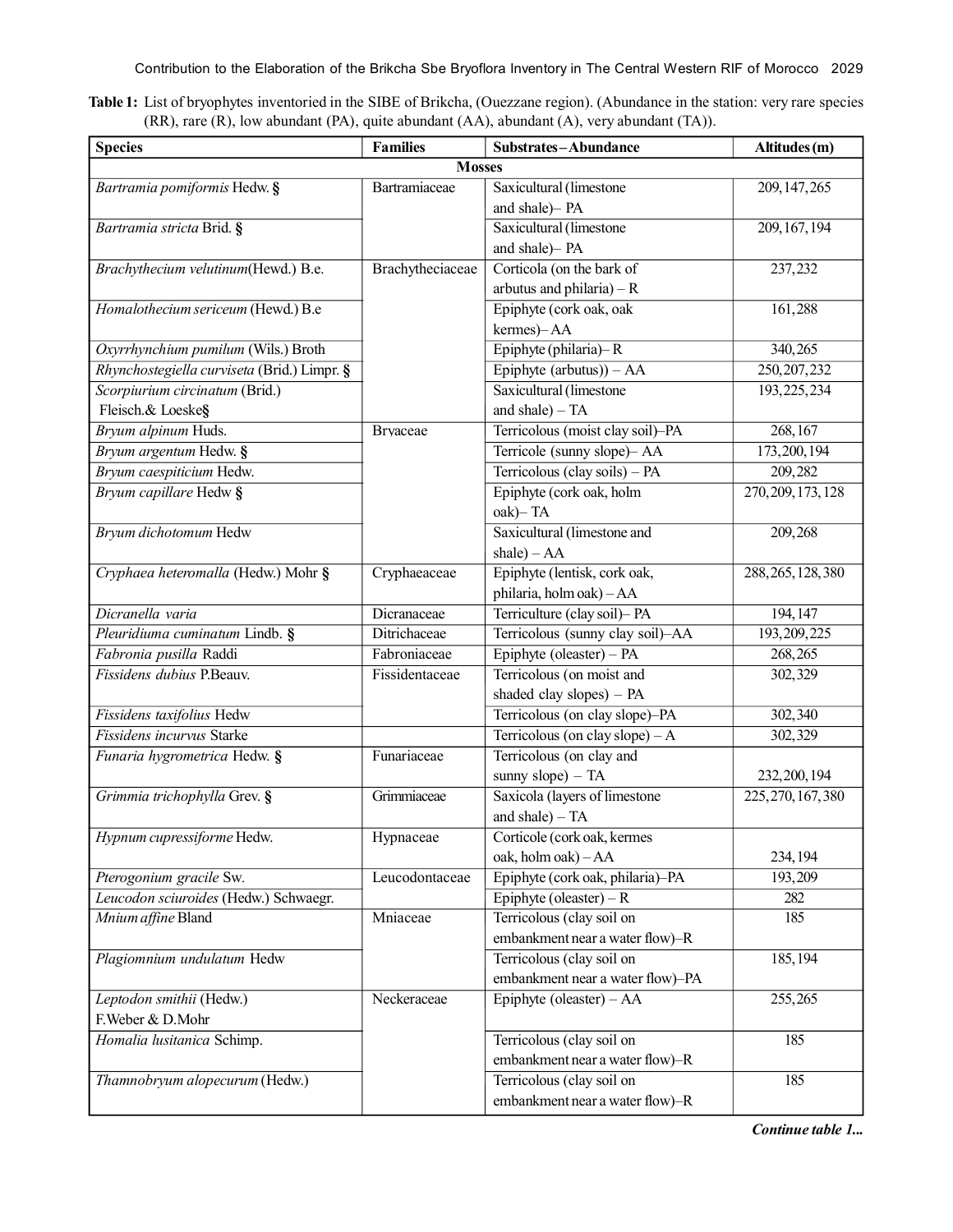| Orthotrichum cupulatum Hoffm.          | Orthotrichaceae   | Epiphyte (cork oak, green oak)-TA     | 268,200            |  |  |  |
|----------------------------------------|-------------------|---------------------------------------|--------------------|--|--|--|
| Orthotrichum diaphanum (Gmel.) Schrad  |                   | Epiphyte (cork oak, green oak)-RR     | 237,232            |  |  |  |
| Orthotrichum tenellum Bruch            |                   | Epiphyte (cork oak, green oak)-TA     | 268,200            |  |  |  |
| Barbula unguiculata (Huds.) Hedw.      | Pottiaceae        | Terricolous (moist clay soil)-AA      | 161,186            |  |  |  |
| Didymodon luridus Hornsch.             |                   | Saxicola (layers of limestone         | 292,200            |  |  |  |
|                                        |                   | and shale) - PA                       |                    |  |  |  |
| Pleurochaete squarosa (Brid.) Lindb.   |                   | Terricolous (clay soil) - TA          | 161,207            |  |  |  |
| Timmiella barbuloides (Brid.) Monk §   |                   | Saxicola (layers of limestone         | 194, 268, 234, 147 |  |  |  |
|                                        |                   | and shale) $-TA$                      |                    |  |  |  |
| Tortula laevipila (Brid.) de Not.      |                   | Epiphyte (cork oak, green oak)-AA     | 250,268            |  |  |  |
| Tortula muralis Hedw. §                |                   | Epiphyte (cork oak, green oak)-TA     | 250, 282, 225, 268 |  |  |  |
| Tortella nitida (Lindb.) Broth         |                   | Saxicultural (limestone and shale)-PA | 225,265            |  |  |  |
| Tortella tortuosa (Hedw.) Limpr.       |                   | Saxicultural (limestone and shale)-PA | $\overline{329}$   |  |  |  |
| Trichostomum crispulum Bruch           |                   | Saxicultural (limestone and shale)-PA | 186, 194           |  |  |  |
| Trichostomum brachydontium Bruch       |                   | Saxicultural (limestone and shale)-PA | 302, 232           |  |  |  |
| Sematophyllum substrumulosum           | Sematophyllaceae  | Corticole (arbutus, philaria,         | 358,380            |  |  |  |
| (Hampe) E. Britton                     |                   | $heather) - PA$                       |                    |  |  |  |
| <b>Liverworts</b>                      |                   |                                       |                    |  |  |  |
| Reboulia hemisphaerica (L.) Raddi      | Aytoniaceae       | Terricolous (clay soil on emban-      | 186,207            |  |  |  |
|                                        |                   | kment near a water flow) $- R$        |                    |  |  |  |
| Cephalozia bicuspidata (L.) Dum        | Cephaloziaceae    | Terricolous (clay soil on emban-      | $\overline{147}$   |  |  |  |
|                                        |                   | kment near a water flow) - PA         |                    |  |  |  |
| Cephaloziella turneri (Hook.)          | Cephaloziellaceae | Epiphyte (Aleppo pine) – A            | $\overline{303}$   |  |  |  |
| Corsinia coriandrina (Spreng.)         | Corsiniaceae      | Terricolous (moist clay soils)-TA     | 288,270            |  |  |  |
| Fossombronia angulosa (Dicks.) Raddi § | Fossombroniaceae  | Terricolous (moist clay soil)-A       | 237, 173, 185, 194 |  |  |  |
| Fossombronia caespitiformis de Not.    |                   | Terricolous (moist clay soil)-A       | 237,234            |  |  |  |
| Frullania dilatata (L.) Dum            | Jubulaceae        | Epiphyte (lentisk, arbutus)-R         | $\overline{268}$   |  |  |  |
| Lejeunea cavifolia (Erh.) Lindb        | Lejeuneaceae      | Epiphyte (lentisk) $-TA$              | 303,292            |  |  |  |
| Lunularia cruciata (L.) Dum. §         | Lunulariaceae     | Terricolous (wet earth) - TA          | 209, 268, 282, 194 |  |  |  |
| Metzgeria furcata (L.) Dumort          | Metzgeriaceae     | Epiphyte (philaria) – R               | 185                |  |  |  |
| Oxymitra incrassata (Brot.)            | Oxymitraceae      | Terricolous (under the rockrose)-R    | 303,423            |  |  |  |
| Radula complanata (L.) Dum.            | Radulaceae        | Epiphyte (cork oak, lentisk)-AA       | 358,270            |  |  |  |
| Riccia ciliata Hoffm.                  | Ricciaceae        | Terricolous (under the rockrose)-PA   | 194, 167           |  |  |  |
| Sphaerocarpos michelii Bellardi        | Sphaerocarpaceae  | Terricolous (moist clay soil)-R       | 185, 167           |  |  |  |
| Targionia hypophylla L. §              | Targioniaceae     | Terricolous (moist clay soil)-TA      | 161, 193, 423, 186 |  |  |  |
| <b>Hornworts</b>                       |                   |                                       |                    |  |  |  |
| Anthoceros punctatus L.                | Anthocerotaceae   | Terricolous (clay soil) $-R$          | 340,380            |  |  |  |
| Phaeoceros laevis (L.) Prosk.          |                   | Terricolous (clay soil) - TA          | 340,380            |  |  |  |

#### *Continue table 1...*

**§**: most represented species in the studied site (frequency).

species are presented successively by mosses, liverworts and hornworts by families and in alphabetical order.

## **Results**

The bryoflore inventory of the forest ecosystem of SIBE Brikcha has identified 60 taxa including 43 mosses, 15 liverworts and 2 hornworts. They are divided into 32 families and 47 genera: 17 families and 31 genera for mosses, 14 families and 14 genera for liverworts and single family and 2 genera for hornworts. These species are found on different substrates present in this SIBE

(rocks, soil, bark and tree trunks, etc.) with a more or less variable overlap. They are grouped in table 1.

Analysis of the main families shows that Pottiaceae occupy the first place with 10 species (16.66%), followed by Brachytheciaceae and Bryaceae with five species each (8.33%). Fissidentaceae, Neckeraceae and Orthotrichaceae are each represented by three species (5%). The families of Leucodontaceae, Mniaceae, Fossombroniaceae and Anthocerotaceae contain 2 species each  $(3.33\%)$ . While the rest contains only one species each representing the remaining 38.33% of the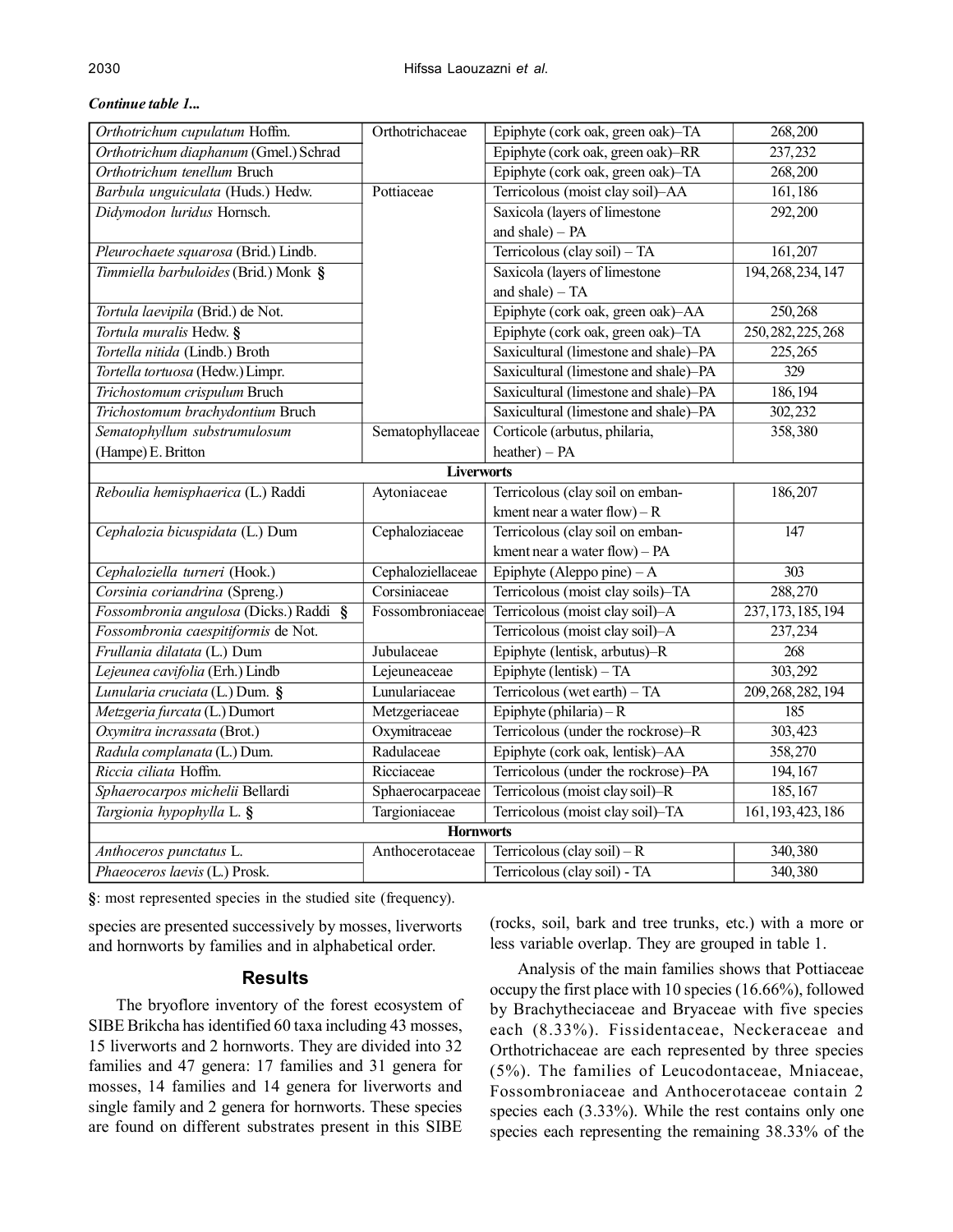inventoried bryophytes. Examination of the Bryoflora of this environment reveals the presence of 47 genera of which Bryum is the richest genus with 5 species. The genera Fissidens and Orthotrichum are represented by three species each, then two species in the genera Bartramia, Tortula, Tortella, Trichostomum and Fossombronia. The rest of the genera are monospecific. The bryoflore identified in the study area is located on five different types of substrates, of which the terricolous procession is very largely dominant, followed closely by the epiphytes (approximately 45% and 32% respectively), followed by the saxicolous 18% of the overall diversity of the site and then the corticols that are rare in this site with only three species (Fig. 2).

#### **Discussion**

The Brikcha SIBE appears as a site rich in bryophytes since 60 taxa have been recorded there. There are species that are only found in a single station occupying limited areas, they are considered very rare in this ecosystem. These species are few because they represent only about 15% of the total population. These are five mosses: *Leucodon sciuroides*, *Mnium affine*, *Homalia lusitanica*, *Thamnobryum alopecurum*, *Tortella tortuosa* and four liverworts: *Cephalozia bicuspidata*, *Cephaloziella turneri, Frullania dilatata, Metzgeria furcata*. Most of them are mainly terricolous or epiphytes, except *Tortella tortuosa*, harvested on limestone rock.

The frequent taxa of the SIBE are numerous, reaching a total of 15 species or 25% (marked in table 1 by the symbol §): it is 12 mosses and 3 hepatics, present on several stations (between 3 to 4 times) in a fertile state. This distribution can be explained by the fact that spore germination increases the dispersal capacity of these species and widens their recovery surfaces. This shows that they have adapted well to the climatic conditions of the environment. The majority of bryophytic species (60%) are harvested twice, on different substrates (clay, cork oak trunks, kermes oak, holm oak, zeen oak, arbutus, philaria, heather and also on the aerial roots of lentisk tree). The bryological cortege consists essentially of terricolous communities containing 27 species (45%) must of which settle on clay soil, this can be explained by the fact that this type of substrate retains more moisture promoting the survival of this community. The epiphytes (19 species or about 32%) also have a large population compared to these plants, this may be due to the importance of shrub and tree formations in the site that favour the diversity of the epiphytes. The saxicol communities correspond to 11 species (18.33%) that develop on sandstone and shale and locally limestone.

The species found on dead wood (corticols) are represented only by 3 taxa: *Brachythecium velutinum* on arbutus and philaria, *Hypnum cupressiforme* on cork oak, kermes oak and holm oak and *Sematophyllum substrumulosum* on arbutus, heather and oak. philaria. In Mount Jbel Sidi Ali, located in the region of the study area, the species *Pleurochaete squarosa* was widely distributed (Laouzazni *et al.,* 2018), while in the SIBE of Brikcha, it is very abundant but only in two stations where it was found. Considering the altitude (Fig. 3), the highest species richness fluctuates between 22 and 29 species in the altitudinal gap varying between 150 and 300 m with a rather irregular dispersion. At the highest altitude reached on this site, only two to six species are encountered. It appears from this that the distribution of bryophytes on this site is not related to altitude but to local ecological conditions (temperature, soil and air humidity, vegetation type).

The SIBE is home to dense, climax vegetation, organized around the kermes oak (*Quercus coccifera*), the cork oak (*Quercus suber*), the holm oak (*Quercus rotundifolia*) and the zeen oak (*Quercus faginea*) and a clayey soil formed on a sandy and schistose substrates that ensure adequate moisture conditions. This environment has created microclimates favouring the establishment of bryological flora. We should also noted that some mosses live exclusively on forest species, such as: *Homalothecium sericeum* on cork oak and kermes oak, *Oxyrrhynchium pumilum* on phylar and *Bryum capillare* on cork oak and holm oak.

# **Conclusion**

This study allowed us to highlight a previously neglected flora, namely bryophytes, whose census has made it possible to establish a list of 60 species, the majority of which are terricolous then epiphytes. The distribution of these taxa in Brikcha SIBE depends mainly on vegetation cover, locally high moisture content and edaphic factors. The bryological cortege identified, due to its diversity, seems to be perfectly inserted in this layer of thermo-Mediterranean vegetation especially in connection with the type of substrate and the level of humidity. The stations have their own diversity in relation to the local environmental conditions. While the species richness of the site has reached 60 species, that of each station does not exceed seven species. This shows that there is a high variability of the micro-ecosystems corresponding to the stations. The biological diversity in general and bryological in particular, observed in the area, is a national patrimony that encourages the conservation and monitoring of the variability of this flora over time.